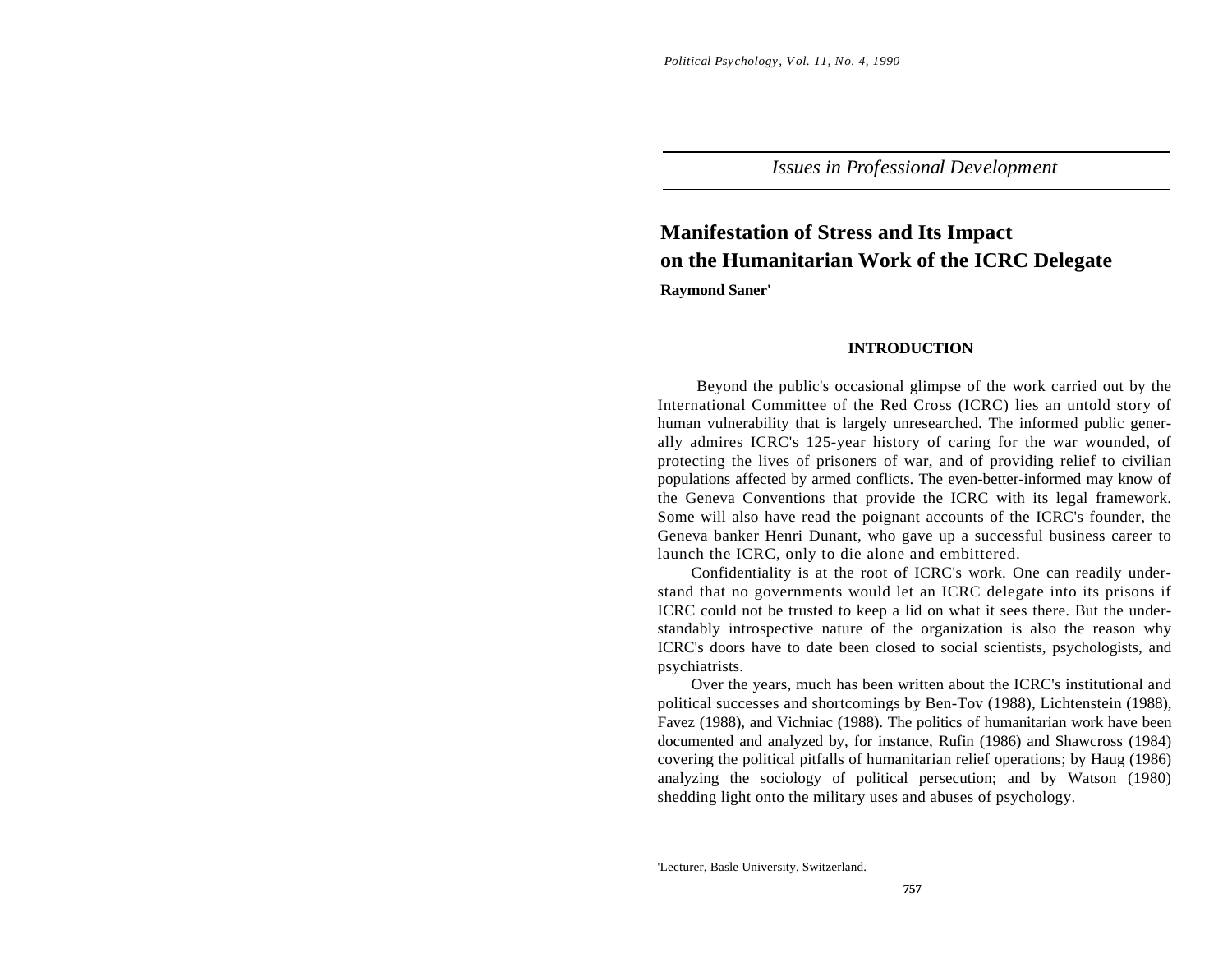#### **5 Saner**

But next to nothing exists on life within the organization, what it means in practical, human terms to be an ICRC delegate-the organization's field officer and representative at the battlefront both metaphorically and literally. What are the consequences of living with the knowledge that one has a particularly high chance of being taken hostage in the Middle East, as were three delegates in 1989 alone, two of whom are still in captivity? Why do some delegates need to be repatriated on account of chronic depression, serious psychosomatic ailments, or a high incidence of road accidents?

For 3 years (1984-1986), I was an active member of ICRC's training establishment. In that capacity I have conducted several missions under difficult conditions and closely witnessed the joys and many disappointments of ICRC staff members. I was particularly struck by the high burnout rate of the ICRC delegate, a subject that would deserve in due course full-blown research. My purpose here is primarily to draw attention to this issue within the as yet disregarded field that one might call the "psychology of the humanitarian worker." What follows are initial findings on stress behavior based on "before and after" interviews of ICRC delegates as well as my own direct experience.

Before going into the details of my findings and reflections, some basic figures about the ICRC itself might be useful for the reader's understanding of the organization. The International Committee of the Red Cross at present has about 240 delegates working in over 80 countries and is assisted in its mission by 380 expatriate staff and about 3800 local employees. Over the last 5 years, the ICRC has visited some 500,000 prisoners. Its annual budget is about 500 million Swiss francs (\$330 million) in any given year. Up to 15 planes fly relief operations to Africa, Asia, and Latin America, and hundreds of trucks, ambulances, and other emergency-care equipment are used by ICRC during its numerous operational activities (Sommaruga, 1988).

On the average, the ICRC delegate is 29 years old, of Swiss nationality, has completed a graduate university degree, is single, Protestant or Catholic, and speaks at least two languages. Most delegates have graduated with degrees in law, literature, or social and political sciences; over half of the delegates are from German-speaking cantons of Switzerland. Most of them are children of middle- to upper-class Swiss families and about 65% of them are men.

The delegate is offered a 2-year contract during which time he normally serves between one to two missions in the field. At a later stage, based on mutual agreement between management and delegate, the initial 2-year contract can be changed to a 5-year contract, and later on to an unlimited open-ended employment contract. Over the last years, ICRC recruited about 80 new delegates per year, reflecting a high turnover rate. About 7°10<sup>2</sup> of

Manifestation of Stress 759

the delegates leave their jobs prematurely. Other organizational stress symptoms are a high number of traffic accidents, including an average of one to two fatal ones per year, and a steady increase in grievance cases.

Concomitantly, I could observe individual stress symptoms such as gastrointestinal problems (nonrelated to tropical diseases), heart attacks, skin rashes, alcoholism, and depression-related insomnia, anxiety, fatigue, sexual dysfunctions, and loss of appetite or overeating.

In trying to understand some of the observed and experienced stress, I will proceed by applying the conceptual frame developed by Cary Cooper and Marilyn Davidson (1987) with a view to offering a preliminary explanation of ICRC's stress symptoms, by which I mean that I would argue for a more thorough study in the near future. Cooper and Davidson's model of occupational stress identifies four categories of stressor variables, namely, those grouped under work arena, home arena, social arena, and individual arena. I will apply these four categories to the situation of the ICRC delegates working in the field.

#### **WORK ARENA**

Within the area of work, four main factors contribute to the stress experienced by the delegate. They are job characteristics, role conflict, career impasse, and insufficient social support.

#### Job Characteristics

The intrinsic characteristics of an ICRC delegate's job can in turn be grouped into three subcategories.

#### *Fight-Flight Impasse*

An ICRC delegate entering prisons and detention centers sees detainees or prisoners of war alone without the interference or the presence of prison

<sup>&#</sup>x27;Figure provided by Mr. Fuhrer, deputy chief of personnel of ICRC. This rather low turnover rate, however, does not include the great number of delegates who simply do not renew their 2-year contract for various reasons, stress being the major factor, as was men(pned to me during exit interviews. Taking into account the annual recruitment of 80 delegates aiid the average core of 240 delegates total, one might more realistically estimate a labor turnover rate of 30%.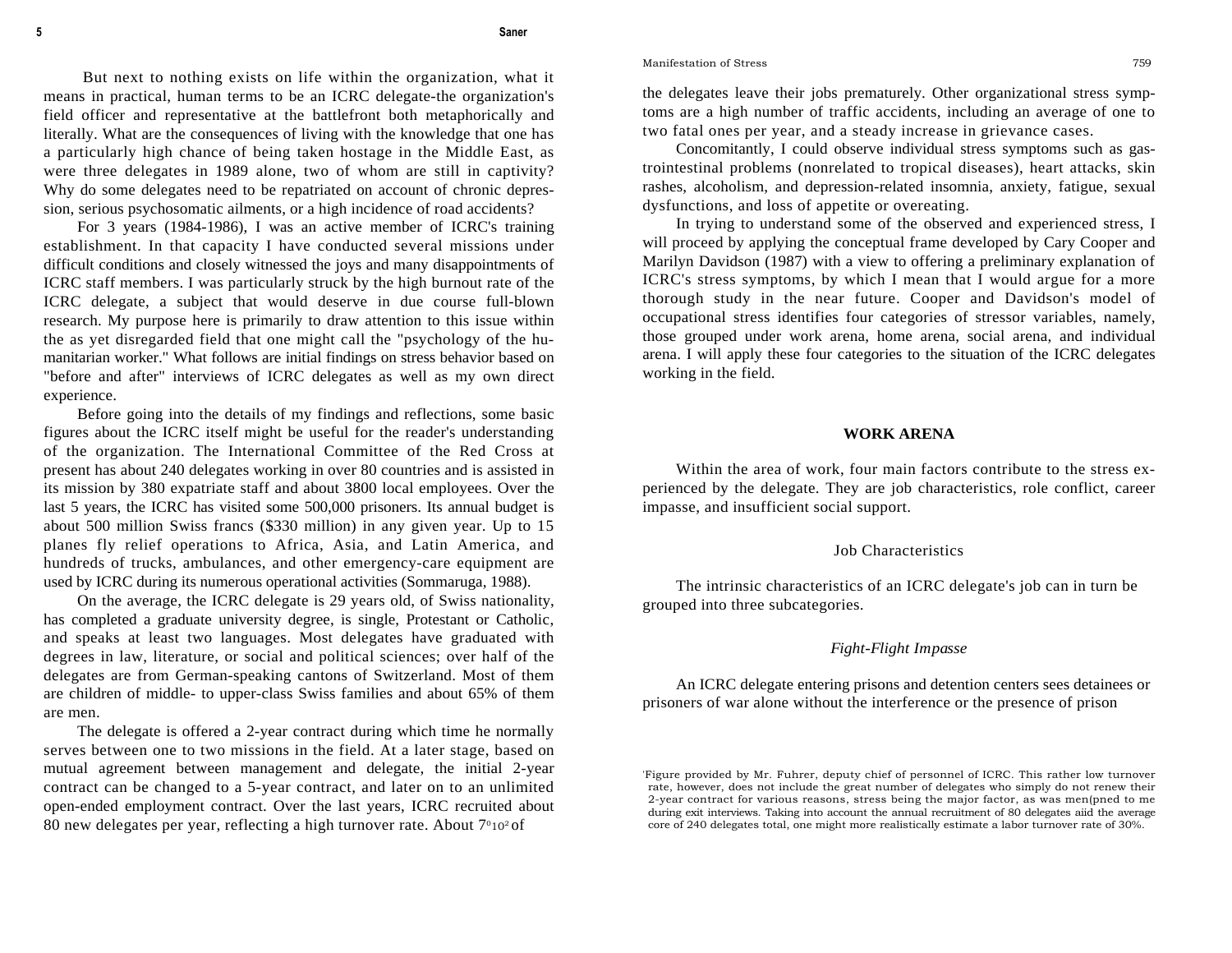#### **Manifestation of Stress 761**

guards. The so-called EST ("Entretien Sans Temoins"; in English, "Interview Without Witness") creates an intimate space between the delegate and the detainee. Based on this intimacy and the reputation of ICRC, the delegate hears of and, at times, sees the signs of human bestiality and cruelty.

Ill-treated and sometime tortured detainees and POW's disclose their pain and misgivings to the delegate who inadvertently empathizes with the detained person and feels some of the suffering which was inflicted on this fellow human being. The normal response would be to act on the information and on his own feelings and to neutralize or eliminate the stressor, in this particular case, the torturer-guardian or the jailer who violates fundamental ethical norms and values.

But the contract agreed upon between the ICRC and the detaining authorities severely limits the delegate's room for maneuver. He cannot openly challenge the situation without risking expulsion from the country. In fact, he can only use restrained approaches as a way of intervening, such as diplomacy, negotiation, and persuasion. Anything more drastic or more aggressive as, for instance, public denunciation (as practiced by Amnesty International) would break the agreed confidentiality.

Yet the delegate cannot opt for the flight response either. He has to provide protection for the victim. His role is to support the detainee or POW and to try to restrain the victimizing jailer. The ICRC delegate is caught in an impasse. Neither fight nor flight is possible. He therefore can easily experience a sense of powerlessness and anger. In some ways, he becomes a tertiary victim, especially when a prolonged sense of powerlessness leads to feelings of impotence and hopelessness.

#### *Unpredictability of Emergency Situations*

Manmade catastrophes, such as war and armed conflict, are unpredictable. They can be anticipated, but full-scale planning and control are not possible. Rarely is there time or the incentive for proactive planning as a way of anticipating measures needed to be undertaken during such calamities. As a result, the ICRC delegate is forced to cope with an uneven work flow. He is easily overstressed during times of emergencies and understressed during times of stand-by.

# *Work Ambiguity*

The delegate is also faced with the conflict of having to choose between a therapeutic as opposed to an administrative-legal approach. The delegate's primary function is to safeguard the application of the Geneva Conventions. He acts, therefore, in an administrative and legal capacity.

While visiting the detainee or POW, the delegate has to check a list of prescribed items to make sure that the most important aspects of the Geneva Conventions are respected by the authorities. Yet, many times, he is the only outside person that the POW or the political detainee can talk to. His presence allows for some abreaction of feelings and offers hope which can be crucial for the detainee's general mental and emotional well-being. At the same time, it would be impossible for the delegate to start a therapeutic relationship. A continuity of the visits cannot be guaranteed, nor is there a sufficient sense of privacy and security. Neither crisis intervention nor short-term therapy is possible under such circumstances.

Still, something has to be offered to the detainee or POW. Checking a list of questions and sharing a cigarette is too little; offering psychotherapy or counseling is too much. To find the right mix between administrative and quasi-therapeutic approaches can be extremely stressful, especially if the delegate is young and inexperienced.

## Role Conflict

The ICRC delegate has a multitude of official and unofficial roles to play. To the jailer and government official he should act as a diplomat and semi-government official; to the detainee, he should be the protector, helper, healer, and friend; to headquarters management, he should be the willing, loyal, and compliant subordinate; to the local staff, he is asked to act in the role of a boss who often, as head of delegation, might be responsible for 20 people and a budget of up to half a million Swiss francs; to the community of the Red Cross organizations, to often aggressive journalists, and to the concerned world at large he should be able to represent ICRC and the victims at the same time.

In order to be effective, the ICRC delegate has to master all these roles and has to be skillful enough to be able to switch roles according to the demands of the situation. How many people are prepared and able to fulfill such a job description?

#### **Career Impasse**

Most of the young delegates are recruited right after they've completed a university degree. In *50°7o* of the cases, ICRC is the first employer to initiate the recruits into the world of work.

However, it is also the policy of ICRC not to offer job security to its employees. Only a small group achieves a permanent employment status. The delegate, in general, cannot expect lifetime employment from ICRC. The longer he works for the organization, the greater is the danger that he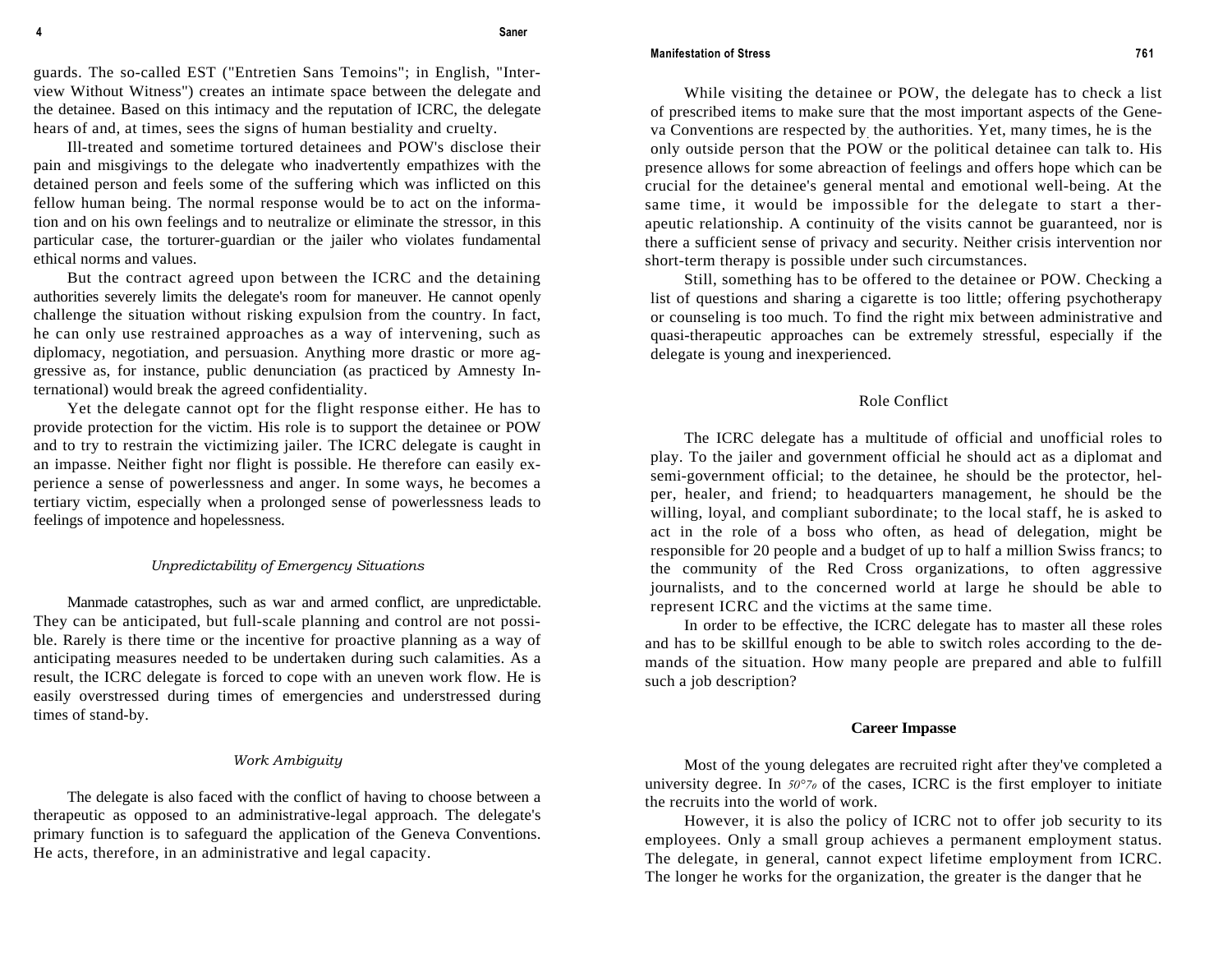might find himself in a professional no-man's-land with an ever-decreasing chance of finding an equivalent job outside the organization.

# **Insufficient Social Support Within the Delegation**

Because of the above-mentioned job insecurities, delegates can easily consider themselves as competitors and enemies rather than as colleagues or friends. Instead of giving each other needed emotional support, they can end up withholding it, either because they are afraid of intruding into another person's personal sphere, or because they are more interested in Machiavellian powerplays. The result is insufficient social and emotional support.

## **HOME AREA**

Being sent abroad, mostly to a developing country in the midst of armed conflict and civil war, the young and in general unmarried Swiss delegate finds himself thrown into a group whose members he does not know. The haphazardness of putting people together often leads to a mismatch of characters and in turn to personality conflicts which weaken the cohesion of the total delegation.

The head of the delegation, being a bit more experienced and older in general, is asked to act as a substitute parent. Not all heads of delegations are interested in or comfortable with this additional role. Some take up such a parental role with great ease and success; others resist it, and by resisting it, they increase the likelihood of alienation of all members of the delegation.

#### **SOCIAL, CULTURAL, AND ENVIRONMENTAL ARENA**

ICRC delegates, like diplomats, are expected to keep some distance from the local community in order to avoid slippage of confidential information. If such a slippage happens, this could not only discredit the organization itself but also, in the final count, harm the victims whom ICRC is mandated to protect.

On the other hand, the delegates are expected to find ways to integrate themselves into the new community of the host country in order to establish an effective working relationship with various counterparts, be they government officials, representatives of the local Red Cross societies, or local employees.

To find the right mix between security needs and cultural integration is not easy. As a result, ICRC delegates might either over-identify with the

## **Strv**

local community or remain aloof and isolated. Both extremes are unacceptable, but to stay on middle ground can be very stressful.

#### **INDIVIDUAL ARENA**

ICRC delegates often face multiple stressors concurrently. While learning a new job, which is the protection of victims of war or armed conflict, the delegate is also learning to live, for instance, in a tropical climate and a collectivist society which rejects Western lifestyle habits. As a result, the delegate can experience a strong sense of isolation and cultural disorientation.

While he is coping with cultural disorientation, he is also witnessing the horrors of war and the human suffering so prevalent in detention centers. Seeing all kinds of violence committed in the name of all kinds of -isms, he is forced to reeaxamine the very foundations of his own belief system and, as a consequence, can easily feel more disoriented and even threatened in his own self-esteem and self-confidence.

Lazarus (1985) has pointed out that stress:

**. . .** lies not in the environmental input but in the person's appraisal of the relationship between that input and its demands and the person's agendas (e.g., beliefs, commitments, goals) and capabilities to meet, mitigate or alter these demands in the interests of well-being.

Some of these external demands can be met through the delegate's own capabilities or be mitigated through effective in-service training programs in areas such as language skills, interpersonal skills, basic understanding of the Geneva Conventions, cross-cultural orientation, and negotiation capabilities.

The difficulty over time lies in the loosening of the delegate's own belief and value system, which acts as an appraising and mitigating filter through which the perceived horrors of war and detention can be rationalized and brought under cognitive control.

Prolonged exposure to the human race's seemingly infinite love affair with cruelty and destruction can lead to an erosion of the delegate's intellectual armor and to a decomposition of his own preferred '-ism' and belief system. This in turn can bring about a cognitive dissonance leading over time to confusion, aggression, depression, existential despair, cynicism, and nihilism; all of which I have personally felt and observed in fellow delegates. The extent to which this prolonged stress can lead to lasting impairment or creative adjustment needs to be established by a future in-depth research project.

As Festinger (1957) defined it, cognitive dissonance means ". . that two or more concepts are logically opposed to one another. . . [and) anxiety is the anticipation of possible dissonance."